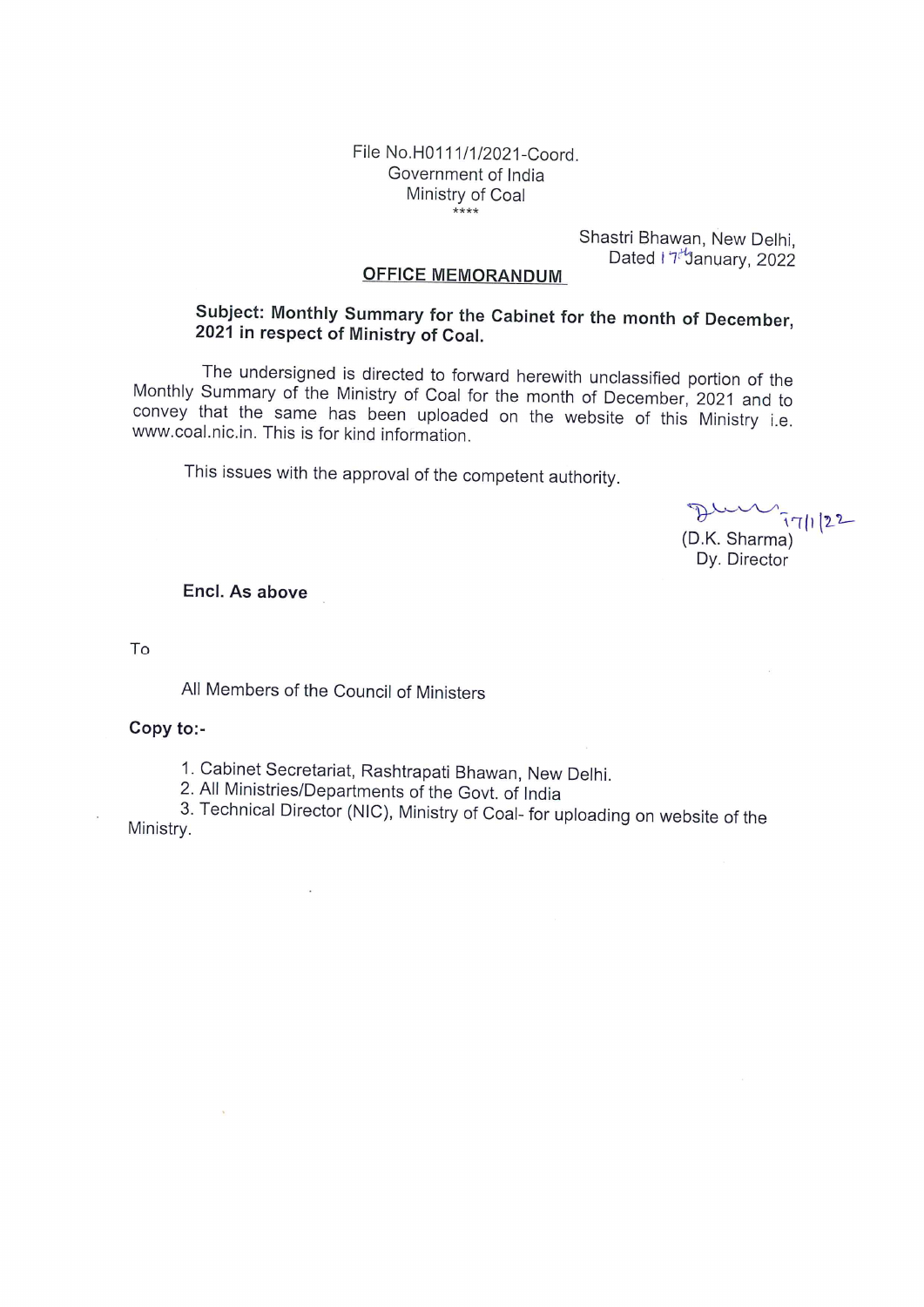#### **Monthly Summary for the Cabinet for the month of December, 2021 in respect of Ministry of Coal**

#### **Principal Activities**

The core objectives of the Ministry of Coal are to augment coal production by adopting state-of-the-art clean-coal technologies; enhancing exploration efforts with thrust on increasing proven coal resources and developing necessary infrastructure for prompt evacuation of coal for securing its availability to meet the demand of different sectors of the economy in an eco-friendly and sustainable manner.

#### **Important achievements**

Meeting of Technical Evaluation Committee for evaluation of bids received in the 13th Tranche of Auction under CMSP Act and 3rd Tranche of Auction under MMDR Act was held on 27.12.2021

Review meeting under chairmanship of Additional Secretary & Nominated Authority was held on 07.12.2021 to review development of block module of Single Window System Portal.

Production in the month of December, 2021 form mines allocated under CM (SP) Act, 2015 is 6.02 Million Tonne.

Revenue in the month of December, 2021 for mines allocated under CM (SP) Act 2015 is Rs. 207.65 Crore.

Vide OM dated 17.12.2021, directions of the Central Government have been issued to O/o of Nominated Authority for auction of coal mines for sale of coal under the Coal Mines (Special Provisions) Act, 2015 in respect of 4 coal mines mentioned below:-

| S.No. | Coal Mine                  | Location of the Mine |
|-------|----------------------------|----------------------|
|       | Gare Palma -IV /6          | Chhattisgarh         |
| 2&3   | Utkal $-$ B 1 & Utkal- B 2 | Odisha               |
|       | <b>Patal East</b>          | Jharkhand            |

The coal controller organization has reported that the total production of Coal from the allocated captive coal blocks for the month of December, 2021 is 8.475 Million Tonnes (provisional) , out of which, aggregate coal production of those coal blocks which have not been cancelled by the Hon'ble Supreme Court viz. Moher & Moher Amlori Extn. (1.599 MT), Tasra (0.000 MT) and Pakri Barwadih (0.874 MT) is 2.473 Million Tonnes (Provisional).

Directions have been issued to Nominated authority for allocation of 15 coal blocks by way of auction for sale of coal under the provisions of MMDR Act, 1957.

Land acquired under CBA (A&D) Act, 1957

| SI. | Notification issued                                                                 | Remarks   |
|-----|-------------------------------------------------------------------------------------|-----------|
| No. |                                                                                     |           |
| ri. | $u/s$ 7(1) of CBA (A&D) Act, 1957 one notifications $\vert$ 256.588 Ha land is to   | - he      |
|     | has been issued in favour of CSPGL for Gidhmuri                                     | acquired. |
|     | and Paturia Coal Coal Block, Dist. Chhattisgarh                                     |           |
|     | $u/s$ 4(1) of CBA (A&D) Act, 1957 one notification 223.80 Ha. land for prospecting. |           |
|     | has been issued in favour of WCL for Ghonsa                                         |           |
|     | Expansion Deep Opencast Mine, Wani North                                            |           |
|     | Area. District - Yavatmal, Maharashtra.                                             |           |

Report on Progress: Details of progress in coal production, dispatch, e-auction of Coal viz-a viz target for the month of December, 2021 is given below-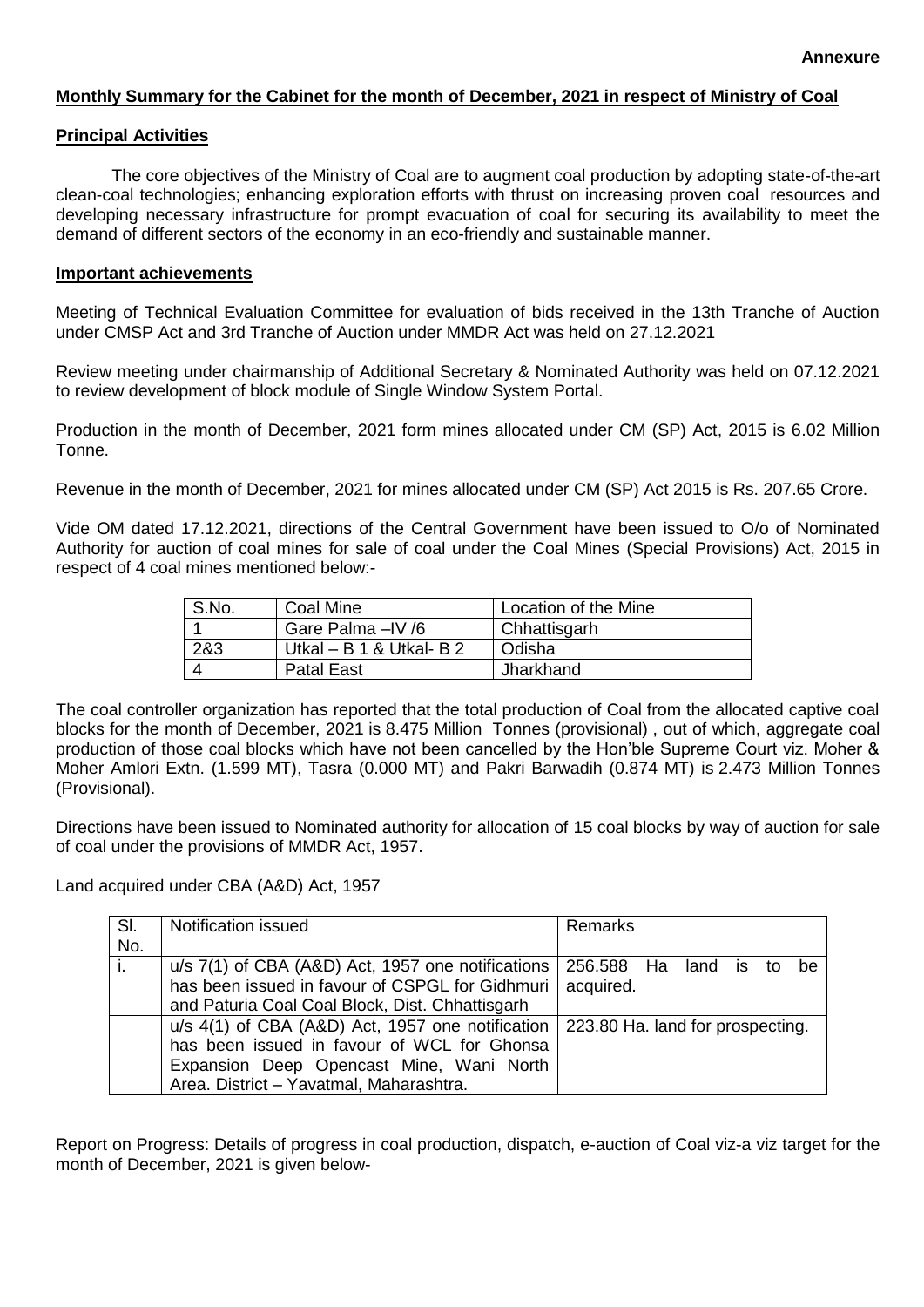## **(a) COAL PRODUCTION**

|             |                        |                   |             |                                          |                                    | ,,,,,,,,,   |
|-------------|------------------------|-------------------|-------------|------------------------------------------|------------------------------------|-------------|
| Company     | <b>Decembe</b><br>2021 | December,<br>2020 | %<br>Growth | <b>April-</b><br><b>December</b><br>2021 | <b>April-</b><br>December,<br>2020 | %<br>Growth |
| <b>CIL</b>  | 60.22                  | 58.28             | 3.3%        | 413.63                                   | 392.80                             | 5.3%        |
| <b>SCCL</b> | 5.65                   | 5.72              | $-1.2%$     | 46.52                                    | 32.66                              | 42.4%       |

### **(b) OVERALL OFFTAKE**

| Company     | <b>Decembe</b><br>2021 | December,<br>2020 | %<br>Growth | April-<br><b>December</b><br>2021 | April-<br><b>December</b><br>2020 | %<br>Growth |
|-------------|------------------------|-------------------|-------------|-----------------------------------|-----------------------------------|-------------|
| <b>CIL</b>  | 60.67                  | 52.46             | 15.7%       | 481.78                            | 409.59                            | 17.6%       |
| <b>SCCL</b> | 5.70                   | 5.27              | 8.1%        | 48.18                             | 31.79                             | 51.6%       |

# **(c) COAL DESPATCH TO POWER (COAL AND COAL PRODUCTS)**

| Company     | <b>Decembe</b> | December, | %      | April-          | April-          | $\frac{9}{6}$ |
|-------------|----------------|-----------|--------|-----------------|-----------------|---------------|
|             |                | 2020      | Growth | <b>December</b> | <b>December</b> | Growth        |
|             | 2021           |           |        | 2021            | 2020            |               |
| <b>CIL</b>  | 51.25          | 39.92     | 28.4%  | 390.68          | 317.36          | 23.1%         |
| <b>SCCL</b> | 4.62           | 4.50      | 2.6%   | 39.95           | 26.87           | 48.7%         |

The outstanding dues payable by Power Sector to CIL as on **31.12.2021** was **₹15,088.42** crore

## **(d) SPOT E-AUCTION OF COAL**

| Company    | Coal Qty.<br><b>Allocated</b><br>December,<br>2021 | Coal Qty.<br><b>Allocated</b><br>December,<br>2020 | <b>Increase</b><br>over<br>notified<br>price | Coal Qty.<br><b>Allocated</b><br>April-<br>December,<br>2021 | <b>Coal Qty.</b><br><b>Allocated</b><br>April-<br>December,<br>2020 | <b>Increase</b><br>over<br>notified<br>price |
|------------|----------------------------------------------------|----------------------------------------------------|----------------------------------------------|--------------------------------------------------------------|---------------------------------------------------------------------|----------------------------------------------|
| <b>CIL</b> | 4.25                                               | 3.22                                               | 141%                                         | 23.78                                                        | 29.00                                                               | 82%                                          |

### **(e) SPECIAL FORWARD E-AUCTION FOR POWER**

| Company    | Coal Qty.<br><b>Allocated</b><br>December,<br>2021 | Coal Qty.<br><b>Allocated</b><br>December,<br>2020 | <b>Increase</b><br>over<br>notified<br>price | Coal Qty.<br><b>Allocated</b><br>April-<br>December,<br>2021 | <b>Coal Qty.</b><br><b>Allocated</b><br>April-<br>December,<br>2020 | <b>Increase</b><br>over<br>notified<br>price |
|------------|----------------------------------------------------|----------------------------------------------------|----------------------------------------------|--------------------------------------------------------------|---------------------------------------------------------------------|----------------------------------------------|
| <b>CIL</b> | 5.02                                               | 5.05                                               | 45%                                          | 29.45                                                        | 23.01                                                               | 36%                                          |

### **(f) EXCLUSIVE E-AUCTION FOR NON-POWER**

| Company    | Coal Qty.<br><b>Allocated</b><br>December,<br>2021 | Coal Qty.<br><b>Allocated</b><br>December,<br>2020 | <b>Increase</b><br>over<br>notified<br>price | Coal Qty.<br><b>Allocated</b><br>April-<br>December,<br>2021 | Coal Qty.<br><b>Allocated</b><br>April-<br>December,<br>2020 | <b>Increase</b><br>over<br>notified<br>price |
|------------|----------------------------------------------------|----------------------------------------------------|----------------------------------------------|--------------------------------------------------------------|--------------------------------------------------------------|----------------------------------------------|
| <b>CIL</b> | 1.95                                               | 2.43                                               | 130%                                         | 25.28                                                        | 19.83                                                        | 47%                                          |

**(Figs.In MT)**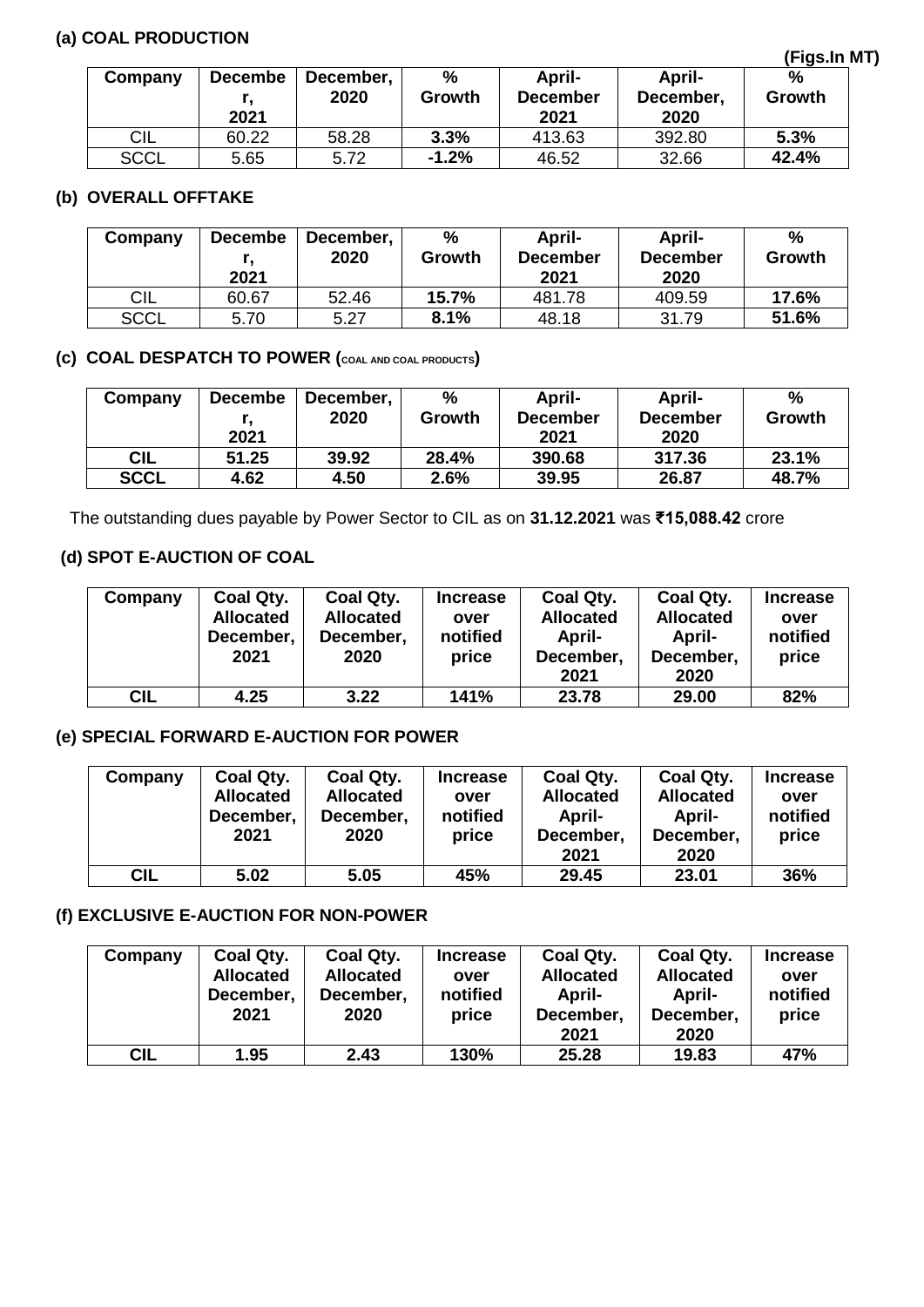## **(g) SPECIAL SPOT E-AUCTION**

| Company | Coal Qty.<br><b>Allocated</b><br>December,<br>2021 | Coal Qty.<br><b>Allocated</b><br>December,<br>2020 | <b>Increase</b><br>over<br>notified<br>price | Coal Qty.<br><b>Allocated</b><br>April-<br>December,<br>2021 | Coal Qty.<br><b>Allocated</b><br>April-<br>December.<br>2020 | <b>Increase</b><br>over<br>notified<br>price |
|---------|----------------------------------------------------|----------------------------------------------------|----------------------------------------------|--------------------------------------------------------------|--------------------------------------------------------------|----------------------------------------------|
| CIL     |                                                    | $\blacksquare$                                     | $\blacksquare$                               | 2.86                                                         | 2.29                                                         | 81%                                          |

## **(h) SPECIAL SPOT E-AUCTION FOR COAL IMPORTERS**

| Company    | Coal Qty.<br><b>Allocated</b><br>December,<br>2021 | Coal Qty.<br><b>Allocated</b><br>December,<br>2020 | <b>Increase</b><br>over<br>notified<br>price | Coal Qty.<br><b>Allocated</b><br>April-<br>December,<br>2021 | Coal Qty.<br><b>Allocated</b><br><b>April-</b><br>December,<br>2020 | <b>Increase</b><br>over<br>notified<br>price |
|------------|----------------------------------------------------|----------------------------------------------------|----------------------------------------------|--------------------------------------------------------------|---------------------------------------------------------------------|----------------------------------------------|
|            |                                                    |                                                    |                                              |                                                              |                                                                     |                                              |
| <b>CIL</b> |                                                    | 2.40                                               | $\blacksquare$                               | 2.33                                                         | 7.30                                                                | 50%                                          |

### **(i) Implementation Status of Power Sector Linkage Policy (SHAKTI) dated 22.05.2017 and amended SHAKTI**

| SI. No. | <b>Activity</b>                                        | <b>Timeline/Status</b>                                                                                                                                                                                                                                |
|---------|--------------------------------------------------------|-------------------------------------------------------------------------------------------------------------------------------------------------------------------------------------------------------------------------------------------------------|
| A(i)    | holders                                                | Sign FSA with pending LoA Clearance given to Coal India Limited (CIL) to sign FSA<br>with 9 LoA Holders having total commissioned capacity of<br>7210 MW.                                                                                             |
| B(i)    | Linkages<br>to<br><b>PSUs</b>                          | State/Central As on date, 23 TPPs have been granted linkage for a total<br>capacity of 25340 MW.                                                                                                                                                      |
| (ii)    | Linkages for IPPs having PPA<br>based on domestic coal | First round of linkage auction conducted in<br>September, 2017.<br>Linkage booked by 10 plants of 9044 MW capacity<br>for 27.18 MT quantity.<br>FSAs have been executed with all the successful<br>bidders.                                           |
|         |                                                        | 2nd round of SHAKTI B (ii) linkage auction<br>$\bullet$<br>concluded on May, 2019.<br>Quantity of 2.97 MTPA booked by 8 bidders for a<br>total capacity of 874.9 MW.                                                                                  |
|         |                                                        | PFCCL/Ministry of Power authorized to conduct future<br>auctions. Auction has been conducted by PFCCL during<br>May, 2020. 2.8 MTPA linkages have been booked by 5<br>successful bidders.                                                             |
|         |                                                        | Fourth round of linkage auction has been conducted by<br>PFCCL in September, 2021, where, 3.20 MTPA linkages<br>have been booked by 5 successful bidders.                                                                                             |
| (iii)   | Linkages for IPPs without PPA                          | The linkage auction for SHAKTI B (iii) long/medium<br>$\bullet$<br>term was conducted in February, 2020.<br>Out of the total offer of 11.8 MTPA, 6.48 MTPA<br>$\bullet$<br>was booked by 7 successful bidders. The average<br>premium gained was 9%.  |
| (iv)    | for fresh PPAs                                         | Earmarking Linkages to States Coal linkage granted from Coal India Limited for the<br>States of Gujarat, Uttar Pradesh and Madhya Pradesh for<br>a capacity of 4000 MW, 1600 MW and 2640 MW<br>respectively.                                          |
| (v)     | Power aggregate of group of<br><b>States</b>           | Coal linkage earmarked from Coal India Limited for<br>$\bullet$<br>a capacity of 2500 MW.<br>Methodology under B (v) is to be formulated by<br>$\bullet$<br>Ministry of Power. Bidding under SHAKTI B (v) is<br>to be conducted by Ministry of Power. |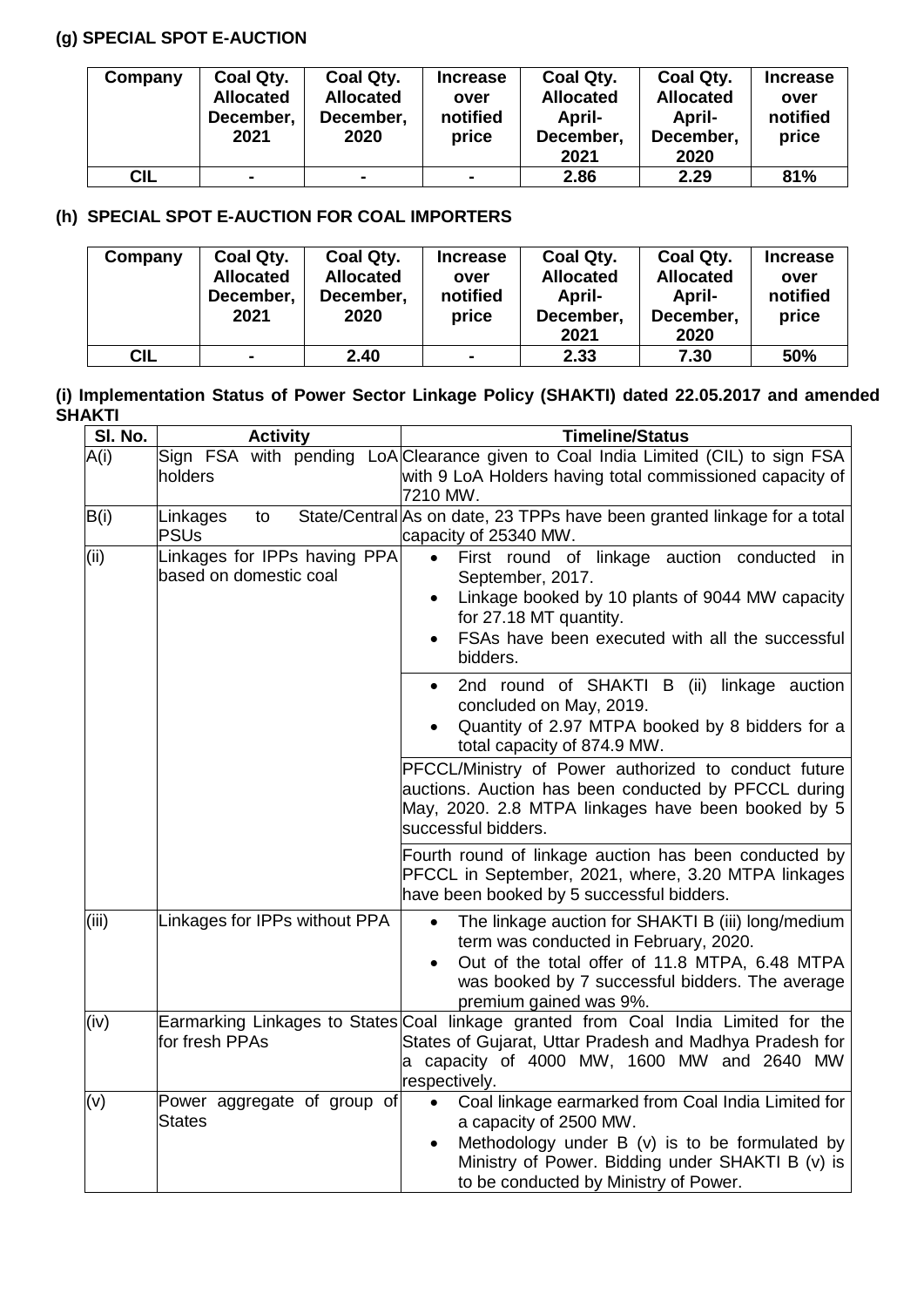| (vi)   | lof UMPP                                                                                                           | Linkages to SPV for setting up SBD under formulation by Ministry of Power.                                                                                                                                                                         |
|--------|--------------------------------------------------------------------------------------------------------------------|----------------------------------------------------------------------------------------------------------------------------------------------------------------------------------------------------------------------------------------------------|
| (vii)  | based on imported coal.                                                                                            | Linkages to IPPs having PPA IMC submitted its recommendation.                                                                                                                                                                                      |
| (viii) | (a) Short term linkage coal                                                                                        | 7 tranches of Linkage Auction have<br>been<br>$\bullet$<br>conducted by Coal India Limited under B(viii)(a) of<br>SHAKTI Policy. Out of total offered quantity of<br>37.52 MT of Coal, 6.66 MT have been booked by<br>successful<br><b>bidders</b> |
|        | (b) Coal supply in case of<br>termination of PPAs due to<br>payment default by DISCOMs                             | Ministry of Power vide O.M dated 30.08.2019 has<br>$\bullet$<br>communicated the adequate safeguards which<br>may be considered.                                                                                                                   |
|        | (c) Aggregation of Power by<br>Nodal Agency under Para B (v)<br>for a group of States even<br>without requisition. | No action required from Ministry of Coal.<br>$\bullet$                                                                                                                                                                                             |
|        | (d)<br><b>PSU</b><br>to<br>act<br>as<br>an<br>aggregator of Power                                                  | Vide O.M. dated 17.05.2019 and subsequent<br>$\bullet$<br>reminder dated 29.05.2019, Ministry of Power was<br>communicate<br>requested<br>the<br>to<br>same.                                                                                       |
|        | Mechanism<br>(e)<br>to<br>ensure<br>servicing of debt                                                              | Ministry of Power vide O.M dated 05.08.2019 and<br>$\bullet$<br>20.08.2019 has communicated the mechanism<br>prepared in this regard.                                                                                                              |

## **Performance of NLC India Limited in December, 2021**

|                                                 | <b>Unit</b>     | <b>Dec-21</b>            |         | <b>Dec-20</b>      | $\frac{9}{6}$<br>Variation<br>wrt |                               | 21<br><b>April</b><br>December 2021 |                    | April 20 -<br>Dec. 2020 | % Variation wrt       |                            |
|-------------------------------------------------|-----------------|--------------------------|---------|--------------------|-----------------------------------|-------------------------------|-------------------------------------|--------------------|-------------------------|-----------------------|----------------------------|
|                                                 |                 | <b>Target</b>            | Actual  | Actual             | Col 4<br>Col<br>$\prime$<br>3     | Col 4<br>$\prime$<br>Col<br>5 | <b>Target</b>                       | Actual             | Actual                  | Col. 9<br>/ Col.<br>8 | Col. 9 /<br><b>Col. 10</b> |
| 1.                                              | $\overline{2}$  | $\mathbf{3}$             | 4       | 5                  | 6                                 | $\overline{7}$                | 8                                   | 9                  | 10                      | 11                    | 12                         |
| Overburden                                      | LM <sub>3</sub> | 115.90                   | 118.67  | 101.83             | 2.39                              | 16.54                         | 1134.3<br>0                         | 1108.0<br>9        | 1042.97                 | $-2.31$               | 6.24                       |
| Lignite                                         | <b>LT</b>       | 19.10                    | 17.57   | 13.59              | $-8.01$                           | 29.29                         | 167.58                              | 165.92             | 125.07                  | $-0.99$               | 32.66                      |
| <b>OCP</b><br><b>Talabira</b><br><b>Coal OB</b> | LM <sub>3</sub> | 3.00                     | 1.79    | 6.57               | 40.33                             | 72.75                         | 25.50                               | 19.61              | 32.48                   | 23.10                 | $-39.62$                   |
| Talabira OCP<br>Coal                            | LT              | 3.00                     | 7.00    | 1.76               | 133.3<br>3                        | 297.7<br>3                    | 24.00                               | 40.83              | 4.38                    | 70.13                 | 832.19                     |
| <b>Gross</b><br><b>Power</b><br><b>From</b>     |                 |                          |         |                    |                                   |                               |                                     |                    |                         |                       |                            |
| <b>TPS</b>                                      | <b>MU</b>       | 1933.7<br>9              | 1880.20 | 1268.0<br>5        | $-2.77$                           | 48.27                         | 17988.<br>84                        | 16865.<br>72       | 12202.63                | $-6.24$               | 38.21                      |
| Wind<br><b>Power</b><br><b>Plant</b>            | <b>MU</b>       | 0.74                     | 0.48    | 0.74               | $\blacksquare$<br>35.14           | 35.14                         | 89.81                               | 82.13              | 94.72                   | $-8.55$               | $-13.29$                   |
| <b>Solar</b><br><b>Power</b><br><b>Plant</b>    | <b>MU</b>       | 144.04                   | 171.50  | 129.51             | 19.06                             | 32.42                         | 1446.8<br>6                         | 1537.2<br>$\bf{0}$ | 1445.39                 | 6.24                  | 6.35                       |
| <b>Total</b><br>Grand<br><b>Gross</b>           | <b>MU</b>       | 2078.5<br>$\overline{7}$ | 2052.18 | 1398.3<br>$\bf{0}$ | $-1.27$                           | 46.76                         | 19525.<br>51                        | 18485.<br>05       | 13742.74                | $-5.33$               | 34.51                      |
| Power Export<br><b>From</b>                     |                 |                          |         |                    |                                   |                               |                                     |                    |                         |                       |                            |
| <b>TPS</b>                                      | <b>MU</b>       | 1580.9<br>6              | 1632.85 | 1070.3<br>6        | 3.28                              | 52.55                         | 14560.<br>42                        | 14627.<br>83       | 10313.96                | 0.46                  | 41.83                      |
| Wind<br><b>Power</b><br><b>Plant</b>            | <b>MU</b>       | 0.74                     | 0.40    | 0.65               | $\blacksquare$<br>45.95           | 38.46                         | 89.81                               | 81.14              | 92.53                   | $-9.65$               | $-12.31$                   |
| <b>Solar</b><br><b>Power</b><br><b>Plant</b>    | <b>MU</b>       | 143.92                   | 171.40  | 129.43             | 19.09                             | 32.43                         | 1445.7<br>$\overline{ }$            | 1536.1<br>4        | 1444.33                 | 6.25                  | 6.36                       |
| <b>Total</b><br>Grand<br><b>Export</b>          | <b>MU</b>       | 1725.6<br>$\overline{2}$ | 1804.65 | 1200.4<br>4        | 4.58                              | 50.33                         | 16096.<br>00                        | 16245.<br>11       | 11850.82                | 0.93                  | 37.08                      |